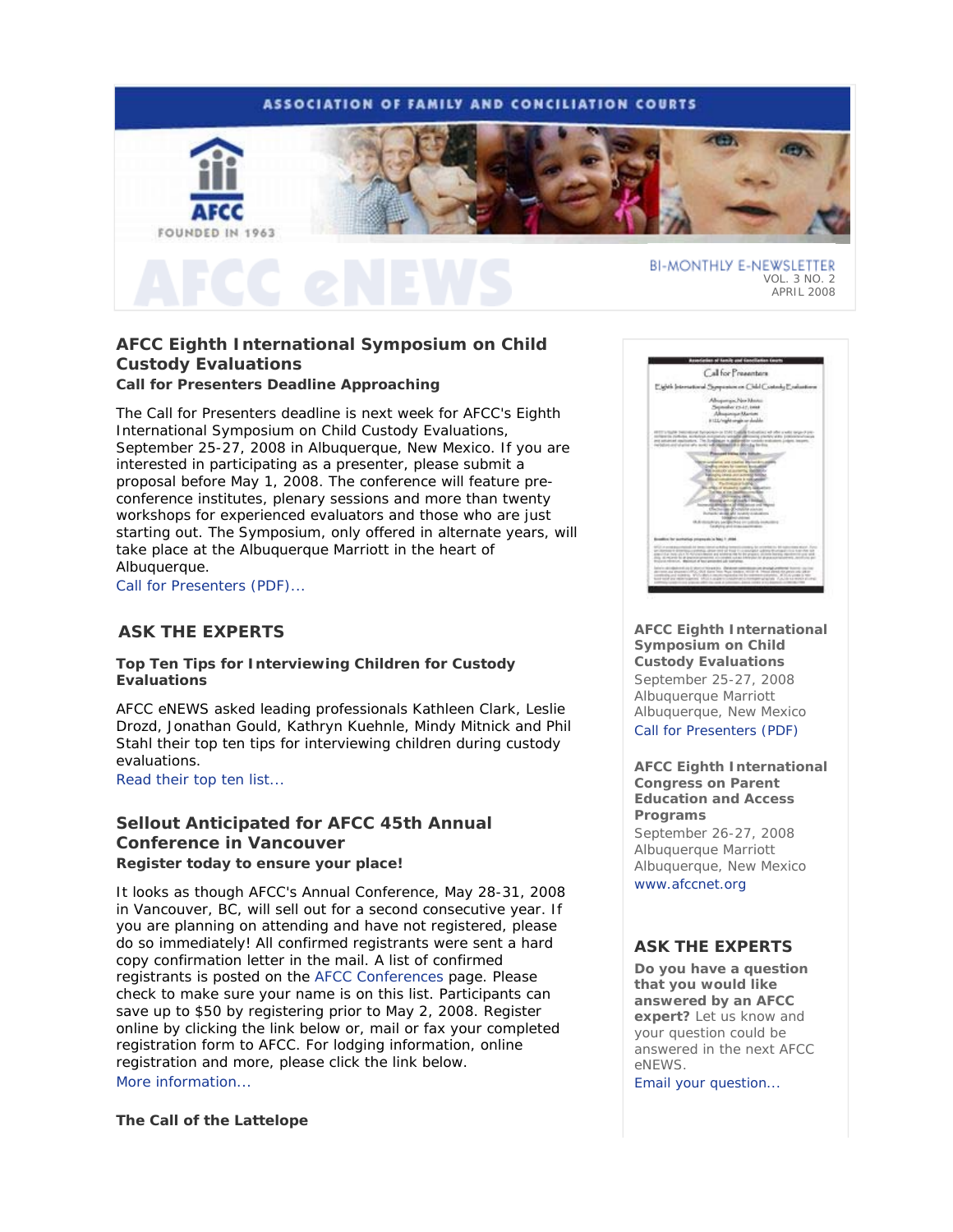## *by John Kydd, AFCC Past President (1996), Seattle, Washington*

*What is a Lattelope?* This enchanting (and sometimes breathtaking) creature was first sighted at AFCC's 42nd Annual Conference (2005) in Seattle, Washington. Pictures were taken, stories were whispered in the corners of the hospitality suite and hope soared for another sighting.

Read more...

# **AFCC Focused Evaluations Task Force Survey Results Online**

The survey results from the AFCC Task Force on Focused Evaluations, Co-chaired by Phil Bushard and Linda Cavallero, are available on the AFCC Web site. The task force disseminated an online survey in the fall of 2007 to collect information on current practices of custody evaluators and to help guide their initiatives in developing Guidelines for Focused Assessments. Members of the Task Force on Focused Evaluations will be presenting the guidelines at AFCC's *Eighth International Symposium on Child Custody Evaluations*, September 25-27, 2008 in Albuquerque, New Mexico.

View survey results...

# **Child Welfare Decision-Making Collaborative Report Online**

The Report of the Child Welfare Decision-Making Collaborative that AFCC hosted immediately prior to the AFCC and NCJFCJ Regional Training Conference, September 25-26, 2007 in Columbus, Ohio is now available on the AFCC Web site. The Report entitled, *Conflict Resolution in Child Welfare: Collecting the Wisdom of 25 Years of Experience* was prepared by Joan Kathol and Bernie Mayer.

Read the report...

# **Advanced Issues in Child Custody and Parenting Coordination Trainings in Chicago**

AFCC is offering two excellent training programs in June for professionals who work with high-conflict families at the Loyola Law Center in Chicago, Illinois. Robin M. Deutsch, Ph.D., will present *Advanced Issues in Child Custody: Abuse, Alienation and Other Challenges*, June 23-24, 2008 and Joan B. Kelly, Ph.D., will present *Parenting Coordination: Helping High Conflict Parents Resolve Disputes*, June 25-26, 2008. Each training program is eligible for 13 CE hours for psychologists and both trainings are pending approval by the Illinois MCLE Board for 12 CLE credits.

More information...

# **AFCC Board of Directors**

The AFCC Nominating Committee hereby provides notice to the membership that the following members have been nominated to serve a three-year term on the Board of Directors beginning July 1, 2008: Read more...

# **MARK YOUR CALENDAR**

### **45th Annual Conference**

*Fitting the Forum to the Family: Emerging Challenges for Family Courts* May 28-31, 2008 Westin Bayshore Resort Vancouver, BC, Canada Register now...

## **AFCC Trainings**

**Advanced Issues in Child Custody: Abuse, Alienation and Other Challenges** *Robin Deutsch, Ph.D.* June 23-24, 2008 Loyola Law Center Chicago, Illinois

More info...

## **Parenting Coordination: Helping High Conflict Parents Resolve Disputes**

*Joan B. Kelly, Ph.D.* June 25-26, 2008 Loyola Law Center Chicago, Illinois More info...

# **AFCC Chapters**

# **Texas Chapter Annual Conference** October 3-4, 2008 South Texas College of Law Houston, Texas

www.texasafcc.org

### **California Chapter Annual Conference**

February 6-8, 2009 The Mark Hopkins Hotel San Francisco, California Call for Presenters (PDF)

### **Florida Chapter Annual Conference**

February 27-28, 2009 Renaissance Hotel Tampa, Florida www.afccnet.org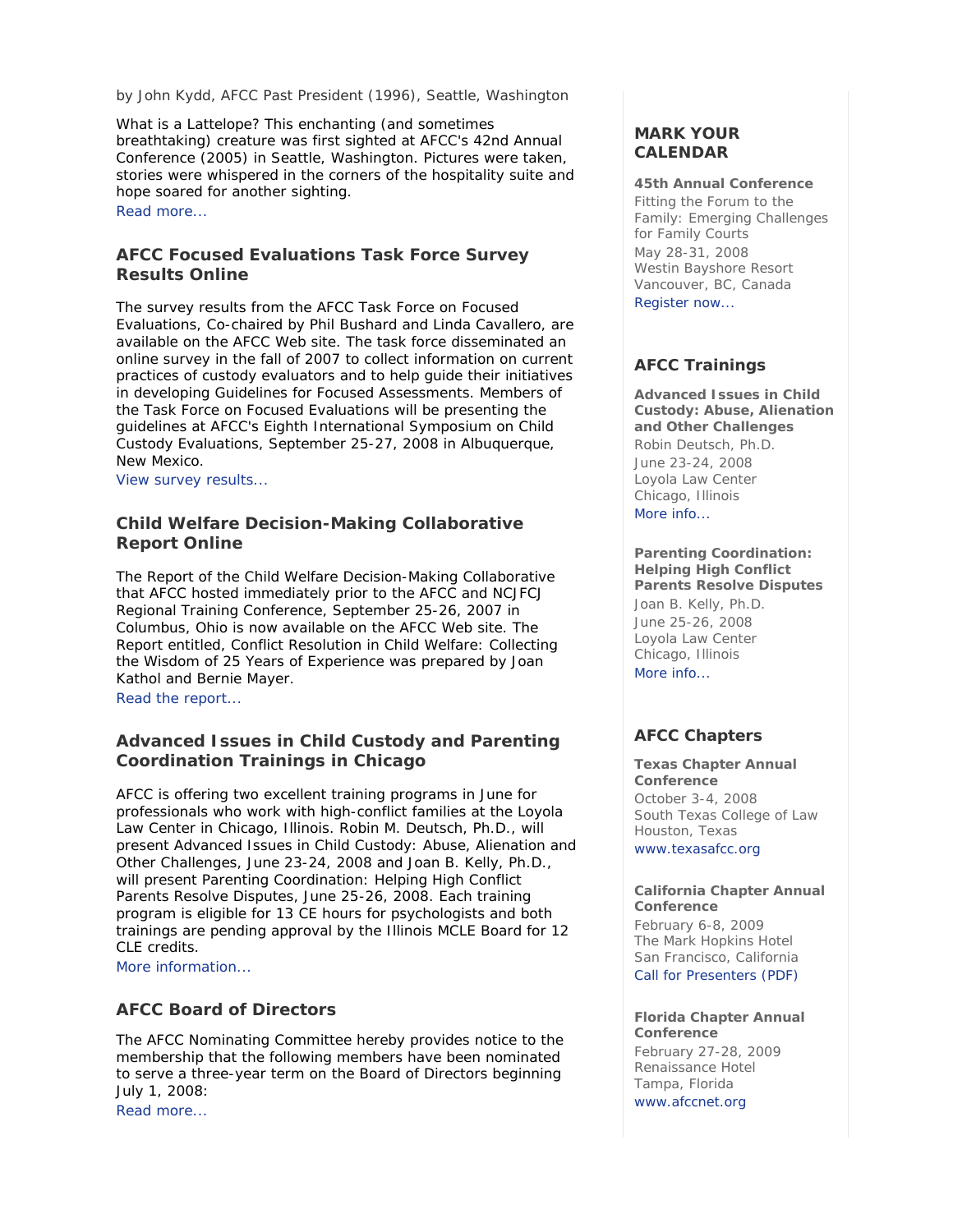# **FEATURED VIDEO INTERVIEW**

## **Mediate.com Featured Interview with Ann L. Milne**

*Courtesy of Mediate.com*

Mediate.com and the *AFCC eNEWS* are pleased to feature this issue's video interview series with Ann L. Milne. Ann was AFCC Executive Director from 1989-2002 following many years of service as Chair of the Mediation Committee and a member of the AFCC Executive Committee. An early leader in the family and divorce mediation field, she continues to train mediators through the University of Wisconsin Department of Professional Development and Applied Studies.

Watch now...

# **INTERNATIONAL NEWS**

### **Drops from Down Under**

*by Hon. Graham Mullane, New South Wales, Australia*

This issue of *Drops from Down Under* features new research on shared parenting from the Institute of Family Studies. Additional topics include the Hague Convention, terrorism and children's legal aid, a new online mediation service and upcoming conferences in Australia and around the world. Read more...

## **News from Across the Pond**

*by Karen Mackay, Chief Executive, Resolution, Kent, England*

This year marks Resolution's 25th anniversary and we are busy organizing a host of events to mark the anniversary. Resolution's National Conference is now a fixture in the calendar of family lawyers in England and Wales, but increasingly family law crosses jurisdictional borders. Families in the 21st century have kinship, cultural and financial links that span the globe. When cross-border problems arise, lawyers must know how to resolve the conflicts created by jurisdictional and ethical differences before they can begin to help their clients. Read more...

## **RESEARCH UPDATE**

**Stepmothers Learn to Navigate New Waters** *Courtesy of J.M. Craig Press, Inc.*

Custody evaluators generally ask step parents to be included in their evaluations since they can have a significant impact on children's well being. This is the first study we have seen that examines the characteristics of successful stepmothers. Read more...

## **FEATURED WEB SITE**

## **Court ADR Resource Center**

The Center for Analysis of Alternative Dispute Resolution Systems (CAADRS) changed its name and introduced expanded online services that will enhance the Chicago non-profit's capacity for court ADR information. CAADRS is now Resolution

# **JOIN AFCC**

Are you a member? Join or Renew

Save valuable time and money by taking advantage of all AFCC member benefits! Maximize Your Membership

## **EMAIL UPDATE**

Subscribe, Unsubscribe or Update Your Email Address AFCC will never share, distribute or publicize your email address.

# **ABOUT AFCC eNEWS**

*AFCC eNEWS* is a bi-monthly e-newsletter published by the Association of Family and Conciliation Courts (AFCC). *AFCC eNEWS* provides professionals with time sensitive and up-to-date topics including case law updates, research innovations and international news.

AFCC eNEWS archive...

## **Web Site Version:**

If you are having trouble viewing this email correctly, please view the Web site version by clicking here.

### **Editor:**

Dave Vigliotta

AFCC welcomes your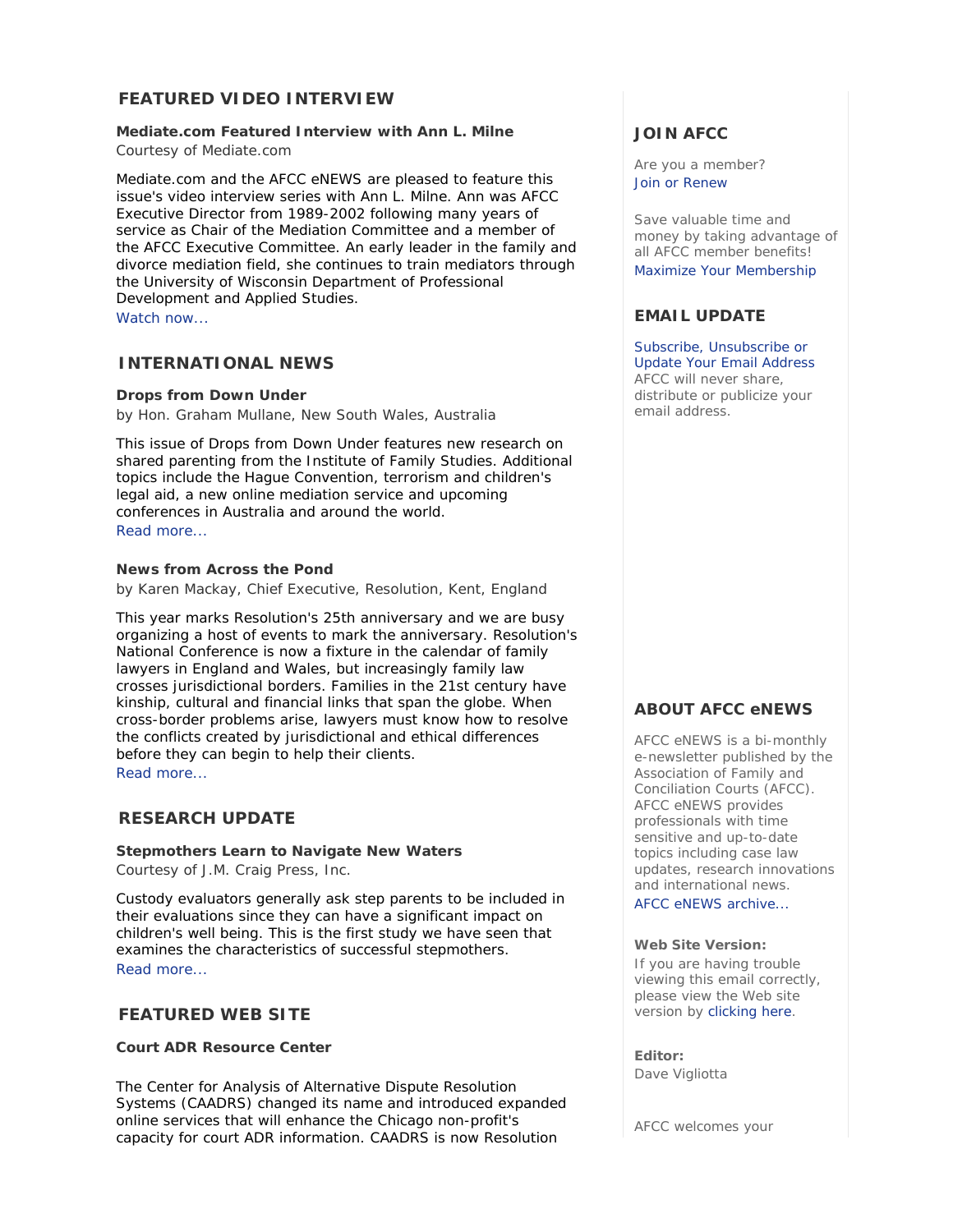Systems Institute (RSI), with a new online home at www.AboutRSI.org. RSI launched a completely renovated version of its Court ADR Resource Center at www.CourtADR.org. Originally launched in 2001 on the CAADRS Web site, the Resource Center has become the most comprehensive and respected court ADR information source available. The new site offers new resources, updated articles and research materials, and easier navigation.

View Web site...

comments, questions or feedback. Please email the editor by clicking here.



Professionals dedicated to improving the lives of children and families through the resolution of family conflict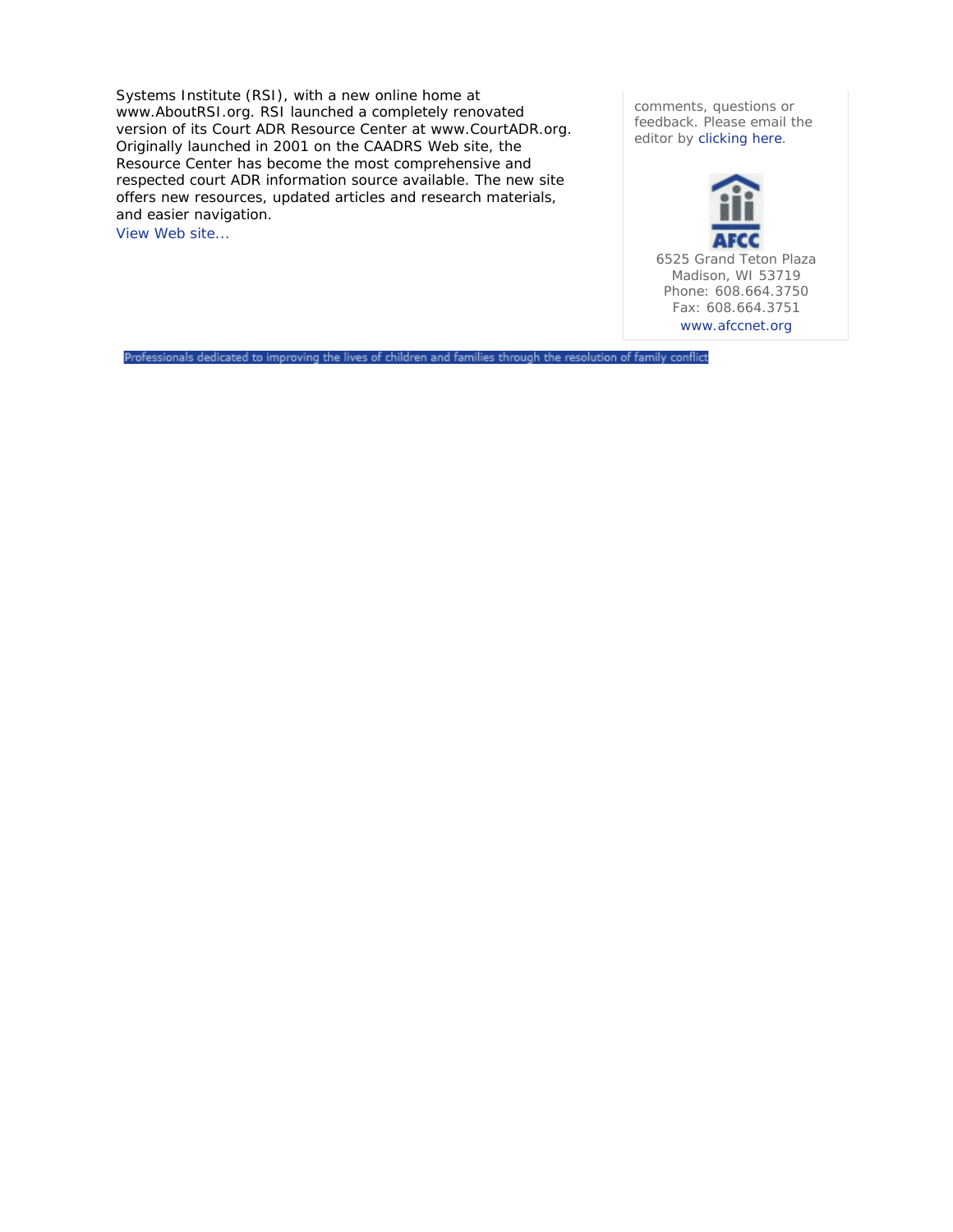



**Family Court Review** 

**AFCC Conference Audio** 

- **AFCC News**
- **Member Directory**
- **Member Resources**
- **Chapter Resources**
- **AFCC HOME**



**Stepmothers Learn to Navigate New Waters**  *Courtesy of J.M. Craig Press, Inc.*

Whiting, J. B., Smith, D.R., Barnett, T. and Grafsky, E. L. [2007]. Overcoming the Cinderella Myth: A Mixed Methods Study of Successful Stepmothers. Journal Divorce and Remarriage, 47, 95-109.

Custody evaluators generally ask step parents to be included in their evaluations since they can have a significant impact on children's well being. This is the first study we have seen that examines the characteristics of successful stepmothers.

The purpose of the study was to interview self-described successful stepmothers in order to have them describe the parenting challenges they faced. Nine participants were married, for at least five years, to men who had children from a previous relationship. All described themselves as successful stepmothers.

#### **The authors found that:**

- When first married, the stepmothers "professed a sense of confusion and lack of direction about… boundaries with their step children" [p. 100]. More specifically, they reported feeling uncertain as to their role with regard to the children's biological mother. At the same time, they reported desires to be both nurturing and protecting of their stepchildren.
- Stepmothers initially expected greater support from their husbands, but instead found that their role evolved into one of more of a decision maker and activities coordinator than they might have anticipated. The latter activity involved helping to arrange visitation between the biological parents. •
- Successful stepmothers were accepting of the children and their circumstances. They also saw themselves as more open and honest, more forgiving of the stepchildren, and better able to identify family problems and help resolve them than one might expect of the average stepmother. •
- Nearly all the stepmothers emphasized the importance of one-onone time with each of the children in order to establish their relationships. •

The authors concluded that, "It seemed that finding a positive relationship with the biological mother was an important aspect of feeling successful for many of these stepmothers… Almost all of these stepmothers reported that they sought to act in the best interest of their stepchildren, while trying to respect the biological mother's role" [p. 104].

#### **Critical Analysis**

This study is an example of what is termed qualitative research. Unlike most of the studies we review, this is a procedure that relies heavily upon detailed interviews for the purpose of deriving common themes to be evaluated by subsequent empirical research. Such methods can be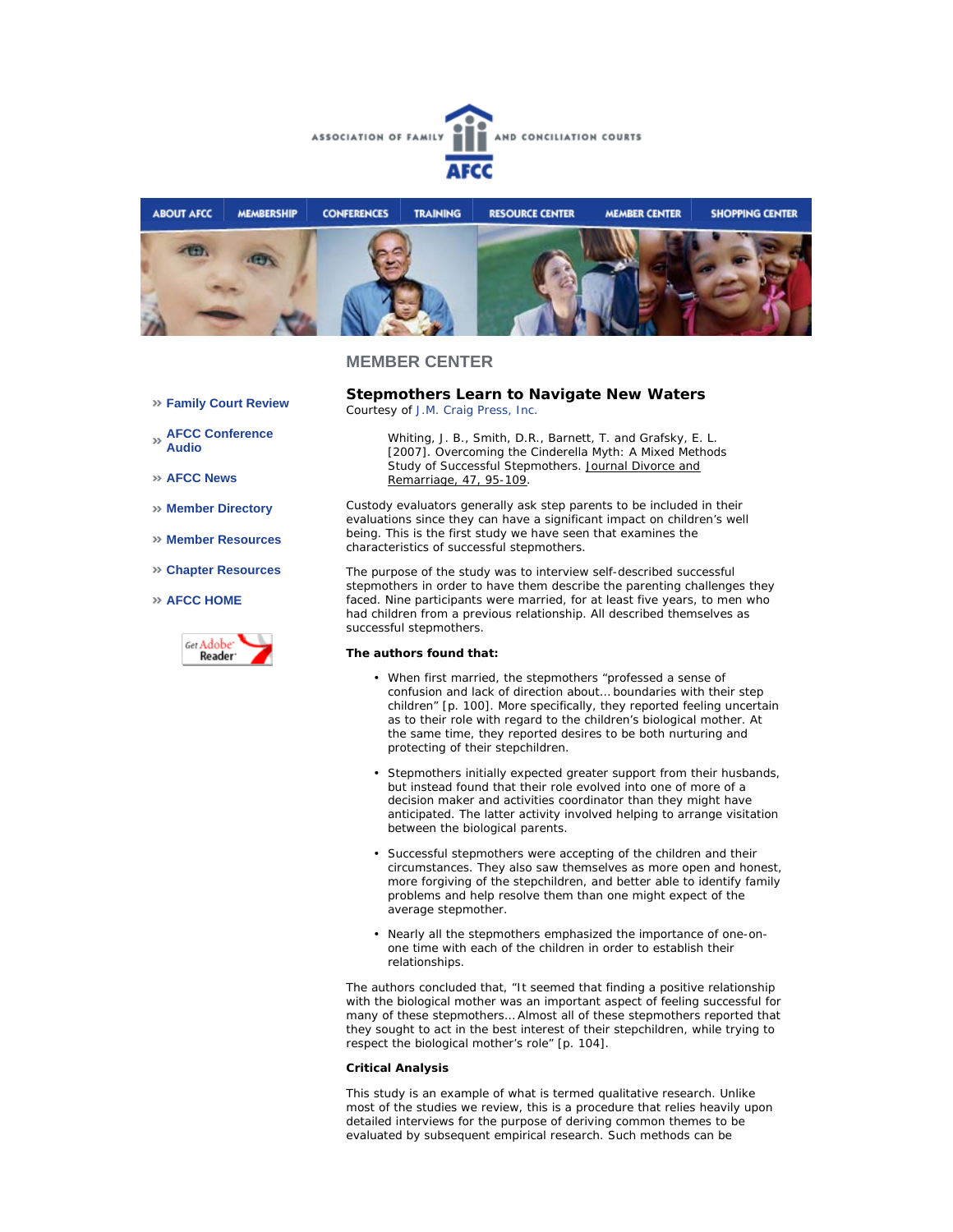valuable in this regard but also have significant limitations. In this study for example, all the mothers were self-described as successful, but there is no independent way to validate these descriptions. A second concern is that the participants represented a convenience sample. In this case, this means that volunteers responded to fliers and inquiries in a college class. Finally, the number of participants was very small. Generally, qualitative research studies have more participants.

#### **Recommendations**

We noted above our belief that it is important to interview step parents as part of the CCE process because they may be able to provide a unique perspective on family relations that biological parents often cannot. Furthermore, successful stepparents may have found solutions to problems that the biological parents were unable to solve on their own, thereby improving children's wellbeing.

*For this as well as other valuable research visit J.M. Craig Press online at www.jmcraig.com or call (877) 960-1474. AFCC members receive a 25% discount on all J.M. Craig Products.*

J.M. Craig Press, Inc., 12810 Hillcrest Road, Suite 217 Dallas, TX 75230 (972) 960-1472 or (877) 960-1474

*Copyright © 1999 - 2008 J.M. Craig Press, Inc.*

6525 Grand Teton Plaza, Madison, WI 53719 Phone 608.664.3750 Fax 608.664.3751 afcc@afccnet.org www.afccnet.org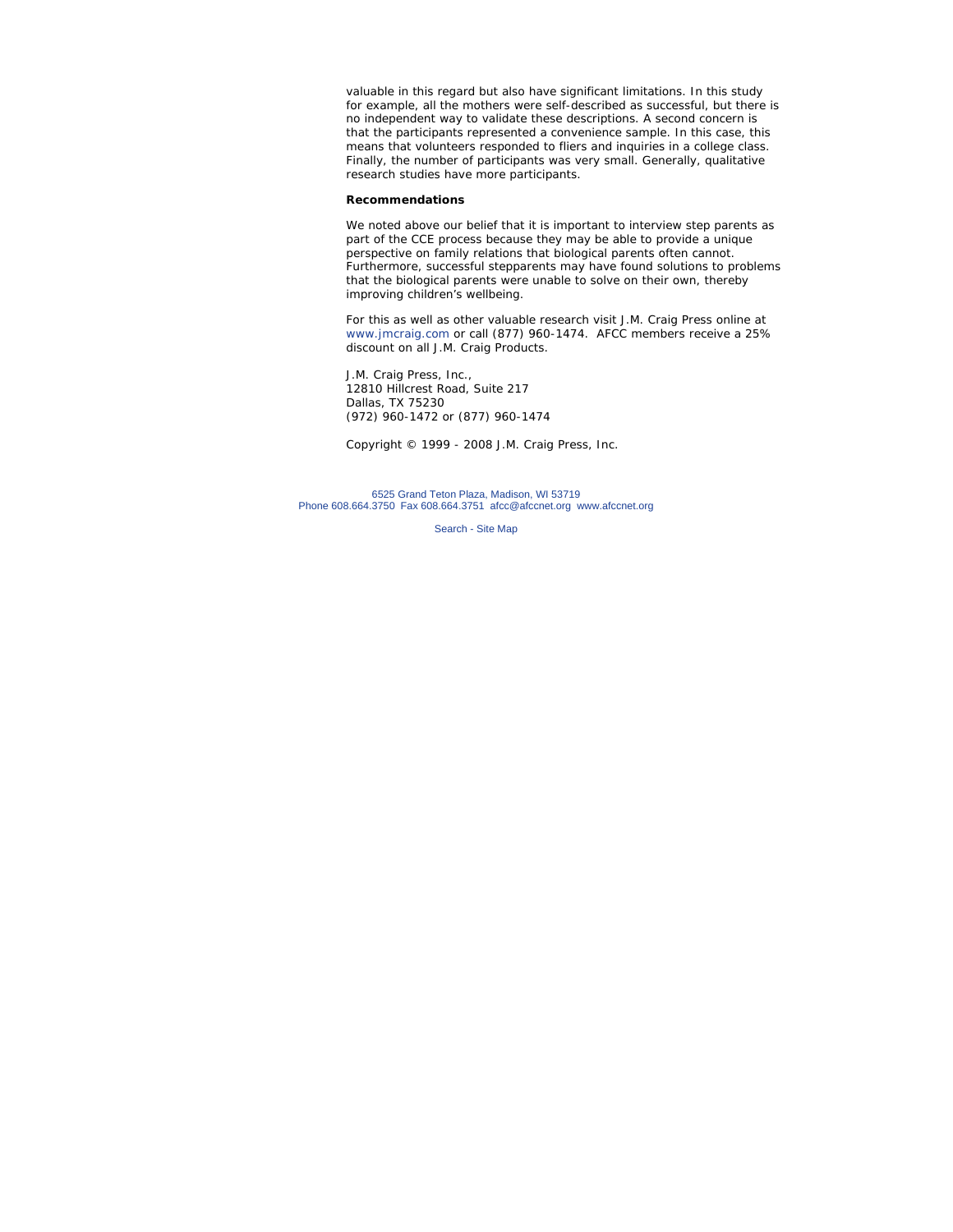



**Family Court Review** 

**AFCC Conference Audio** 

**AFCC News** 

**Member Directory** 

- **Member Resources**
- **Chapter Resources**

**AFCC HOME**



**The Call of the Lattelope**  *by John Kydd, AFCC Past President (1996), Seattle, Washington*

*What is a Lattelope?*

This enchanting (and sometimes breathtaking) creature was first sighted at AFCC's 42nd Annual Conference (2005) in Seattle, Washington. Pictures were taken, stories were whispered in the corners of the hospitality suite and hope soared for another sighting.

Our advance team is quite pleased to report a sighting has occurred in Stanley Park, adjacent to the Westin Bayshore Resort, home to AFCC's 45th Annual Conference, May 28-31, 2008 in Vancouver, BC. We will gather at 7:00am Thursday and Friday mornings at the hotel lobby in our favorite loping gear.

Alumni wish it to be known that this is not, by any measure, a "fun run." Firstly they point out that, for many, a "fun run" is an oxymoron like, for example, the term "presidential clarity." Next, they note, a run implies an endeavor where the slower oft feel a need to keep up with the swifter. Such is not the case with a "lope." A "lope" is more a ramble and less a dash wherein some quick lattelopers may scout ahead only to circle back to report the wonders that await around the next bend.

Each alum reported a different experience of "loping." Some speak of it as, "eloping with your inner child" or "loping is fusing with your musing," while others assert that any definition "can only diminish the experience." Many asserted that the interdisciplinary nature of the group was key to a successful sighting (apparently the most direct path is that which, at different points, can only be felt or mediated or collaborated or adjudicated). Sometimes only research can discern the proper turn to take.

Regardless of discipline, alumni reported a collective sense of elation by the end of the lattelope. Their day was very different. Some reported a pervasive feeling of gentle bliss; that it "met the best interests of my inner child," while others reported a deep (and ineffable) sense of being "heeled." Either way the alums say that this quest honors the meek, elevates the merry; and blesses even, those who tarry.

Those who wish to partake in the lattelope planning, please email John Kydd at john@kyddlaw.com. Otherwise the "questers" will meet at 7:00am in Lobby of the Bayshore.

6525 Grand Teton Plaza, Madison, WI 53719 Phone 608.664.3750 Fax 608.664.3751 afcc@afccnet.org www.afccnet.org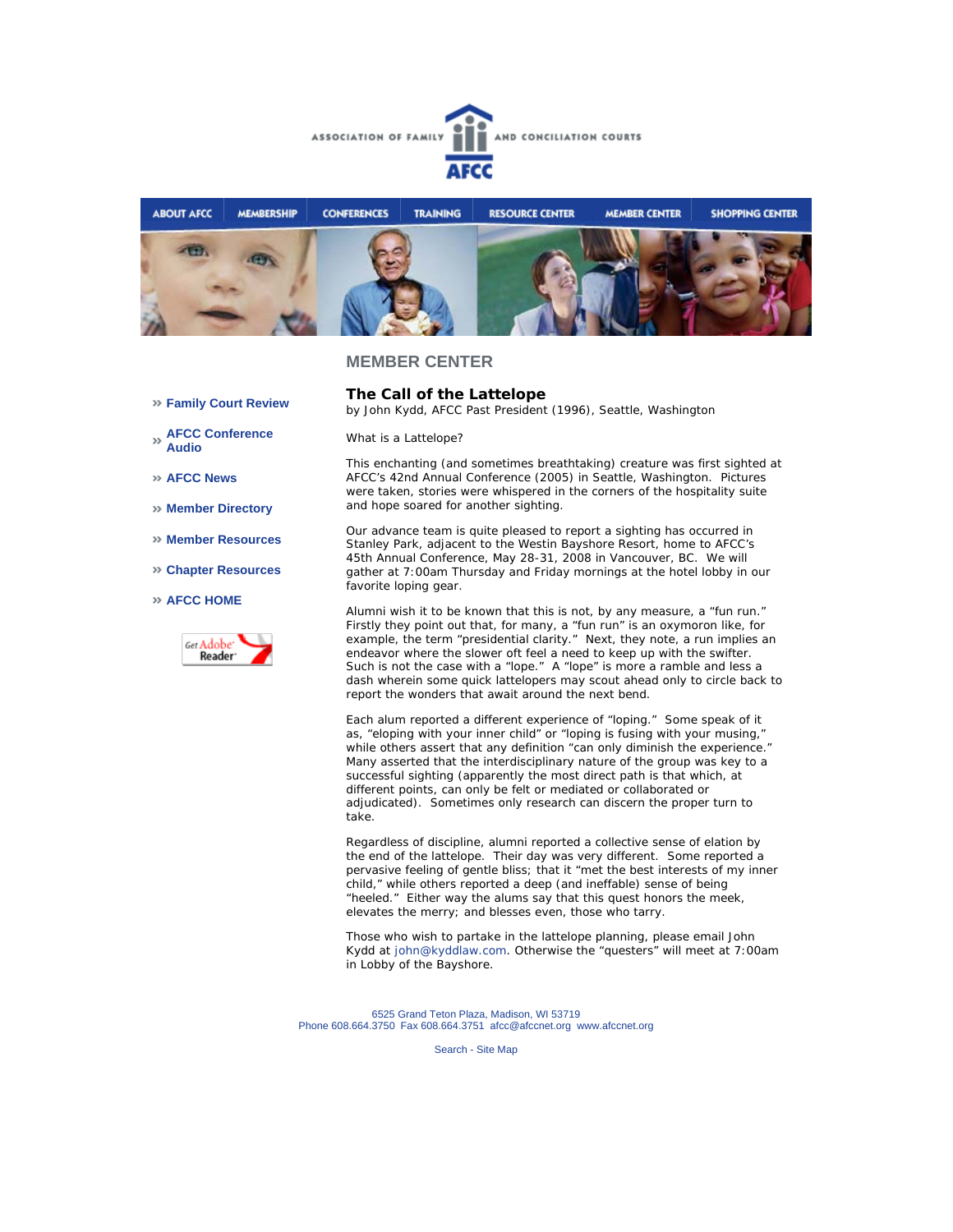



- **Family Court Review**
- **AFCC Conference Audio**
- **AFCC News**
- **Member Directory**
- **Member Resources**
- **Chapter Resources**

### **AFCC HOME**



**News from Across the Pond**  *by Karen Mackay, Chief Executive, Resolution, Kent, England*

This year marks Resolution's 25th anniversary and we are busy organizing a host of events to mark the anniversary. Resolution's National Conference is now a fixture in the calendar of family lawyers in England and Wales, but increasingly family law crosses jurisdictional borders. Families in the 21st century have kinship, cultural and financial links that span the globe. When cross-border problems arise, lawyers must know how to resolve the conflicts created by jurisdictional and ethical differences before they can begin to help their clients.

To meet the demands of the globalization of family law, Resolution is holding its first International Family Law Conference from July 1-3, 2009 in London. Topics will include:

- Children (abduction, relocation, contact, child support)
- Finances (international tax issues, reciprocal recognition and enforcement, funding litigation)
- Human rights (forced marriage, representation of children, domestic abuse, legal aid)
- Jurisdiction and forum disputes
- International liaison between lawyers and courts
- Practice issues (training and specialist accreditation, regulation and standards, independence of judiciary and legal profession, ethics)

Those interested in attending or contributing to the conference are invited to complete an expression of interest form, which can be found on the Resolution Web site or via this link:

International Conference 2009 - The Globalisation of Family Law: Sharing International Experience

This international conference will be an opportunity for family lawyers from around the world to share experience of how family justice works in other jurisdictions. The knowledge gained will be invaluable in practice. Relationships forged with foreign delegates will foster international awareness and business development opportunities. We hope that friends old and new will join us.

### **Resolution's National Conference**

At Resolution's Annual Conference, April 5, 2008, hosting more than 400 family lawyers from England and Wales, senior family court judge, Justice Paul Coleridge used his keynote speech to lambast government neglect of the growing problem of family breakdown. Justice Coleridge compared the threat to society of the breakdown of the family as equal to the threat of global warming and compared government zeal to abolish plastic bags with their indifference to the impact of family breakdown. He particularly emphasized the lack of resources for the family court and lamented the lack of a radical vision from government about what could be done to mend the wounds of family breakdown.

His words struck a chord with Resolution members, struggling as they do on a daily basis with outmoded family laws that have not kept up with the changes to family life in the past two decades and with an under-resourced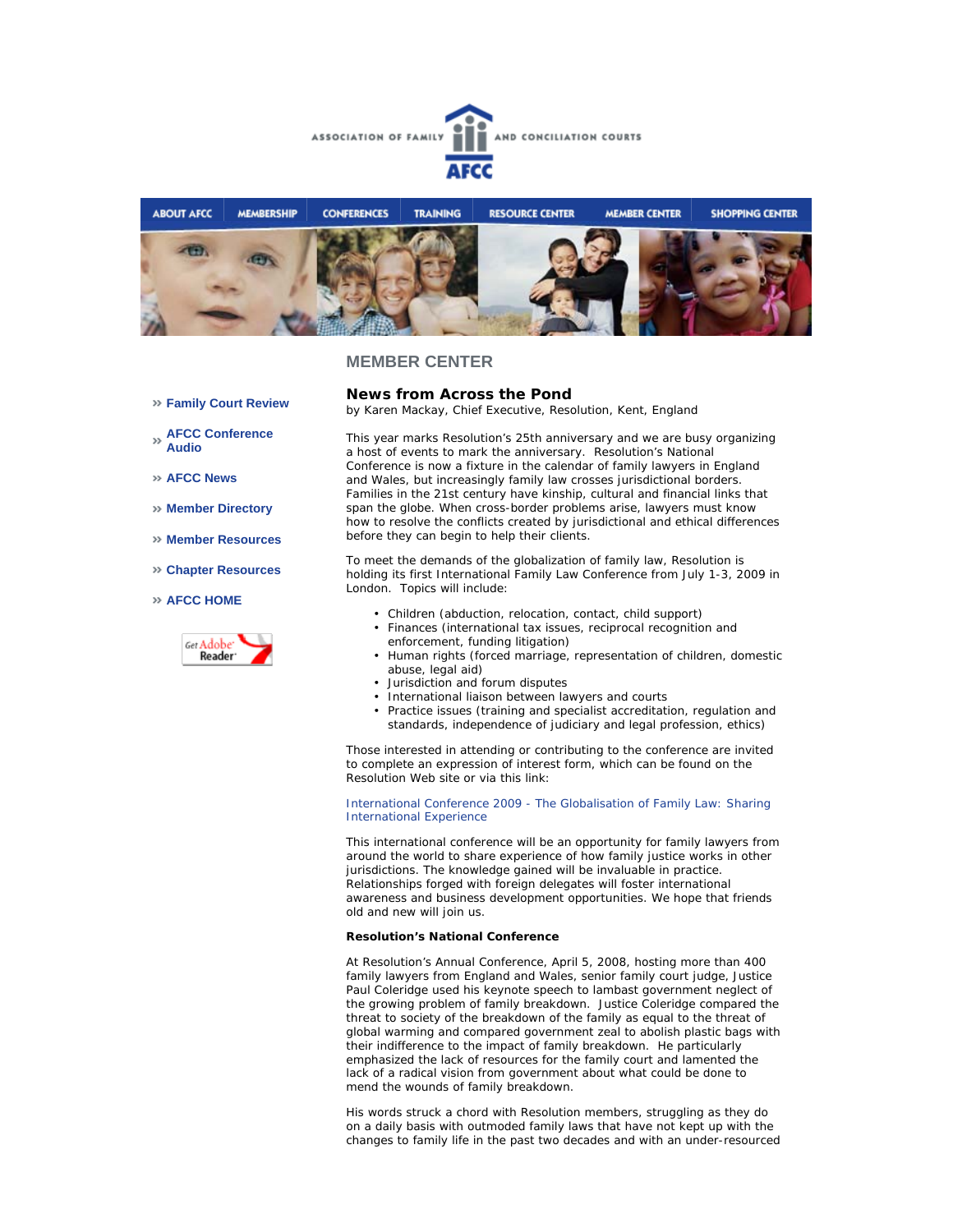family justice system in which delays are endemic. To our transatlantic cousins, the generosity of our legal aid scheme must seem like sugar candy mountain, but our legal system has become increasingly dependent on legal aid and the current dismantling of that aspect of the family justice system has led to a large increase in applicants to the court representing themselves, even in cases involving violence, where an injunction is sought. This adds to the clogging up of the courts, leading to more delays which affect all, be they rich or poor.

Justice Coleridge's speech can be read in full on Resolution's revamped and updated Web site by clicking the "Media Center" link at www.resolution.org.uk.

#### **New Resolution Web Site**

Resolution's Web site is now an excellent source of information for family law professionals and the public. The revamped Web site aims to give basic information about family law to members of the public, to help them find a Resolution member in their area and to promote Resolution's mission: to reduce conflict in family disputes, to improve standards of practice amongst family lawyers and to improve family laws and the operation of the family justice system.

*If you would like further information on these topics or other issues in England and Wales, please contact Resolution Chief Executive Karen Mackay at Karen.mackay@resolution.org.uk or visit www.resolution.org.uk.* 

6525 Grand Teton Plaza, Madison, WI 53719 Phone 608.664.3750 Fax 608.664.3751 afcc@afccnet.org www.afccnet.org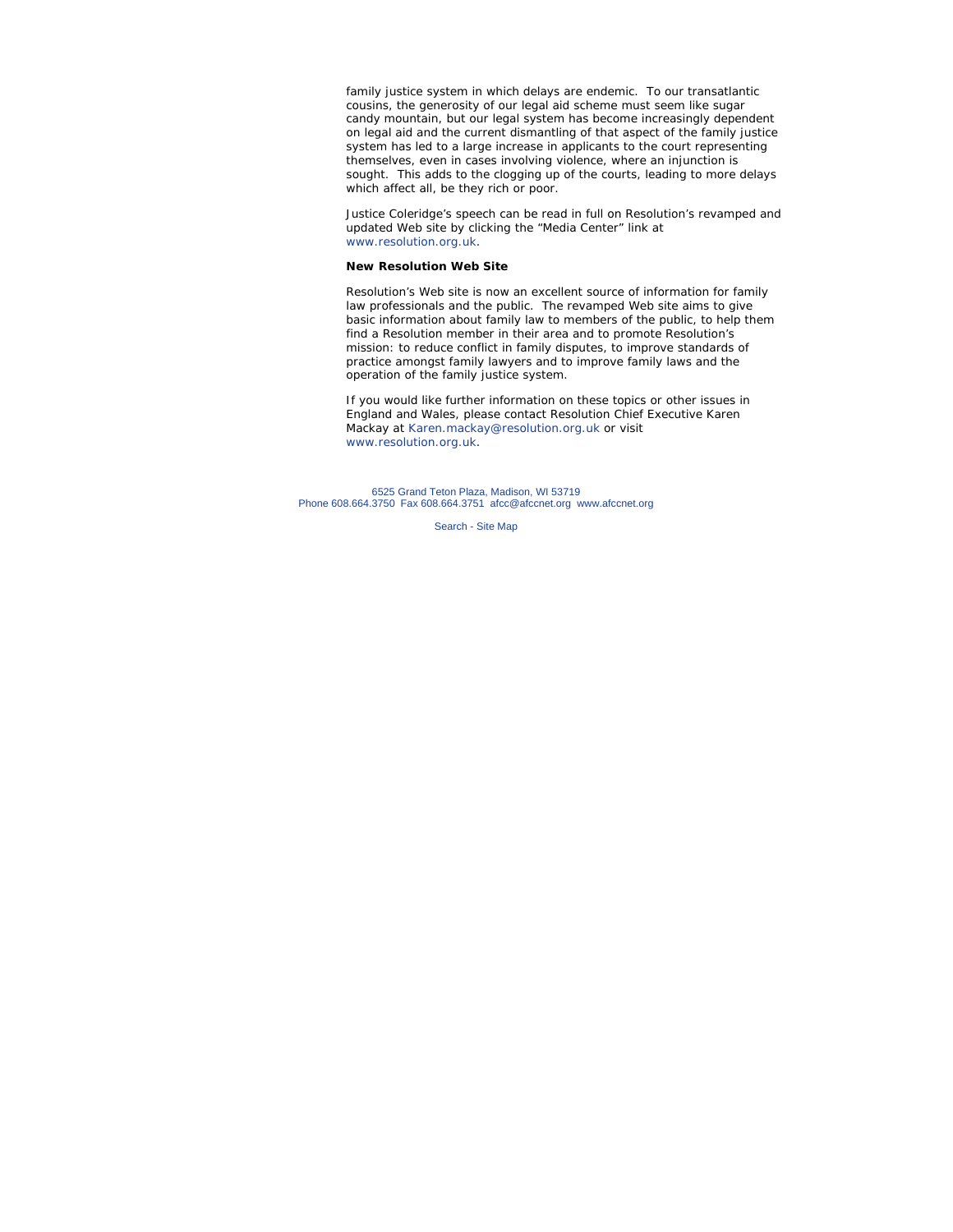



### **Family Court Review**

**AFCC Conference Audio** 

**AFCC News** 

- **Member Directory**
- **Member Resources**
- **Chapter Resources**

### **AFCC HOME**



**AFCC Board of Directors** 

The AFCC Nominating Committee hereby provides notice to the membership that the following members have been nominated to serve a three-year term on the Board of Directors beginning July 1, 2008:

- Magistrate Richard Altman
- Hon. Peter Boshier
- Hon. Linda Fidnick
- Ms. Linda Fieldstone
- Hon. Emile Kruzick
- Dr. Arnold Shienvold

The following members of the Board of Directors have been nominated to serve as Officers for 2008-09:

- President: Dr. Robin Deutsch
- President Elect: Hon. Emile Kruzick
- Vice President: Mr. Robert Smith
- Secretary: Ms. Linda Fieldstone
- Treasurer: Magistrate Richard Altman
- Past President: Hon. William C. Fee

The AFCC Nominating Committee will be nominating members to the Board of Directors at the Membership Meeting at the Annual Conference, May 31, 2008. The AFCC Nominating Committee is chaired by Mary Ferriter. Members are Hon. George Czutrin, Cori Erickson, Hon. Denise McColley and Andrew Schepard.

6525 Grand Teton Plaza, Madison, WI 53719 Phone 608.664.3750 Fax 608.664.3751 afcc@afccnet.org www.afccnet.org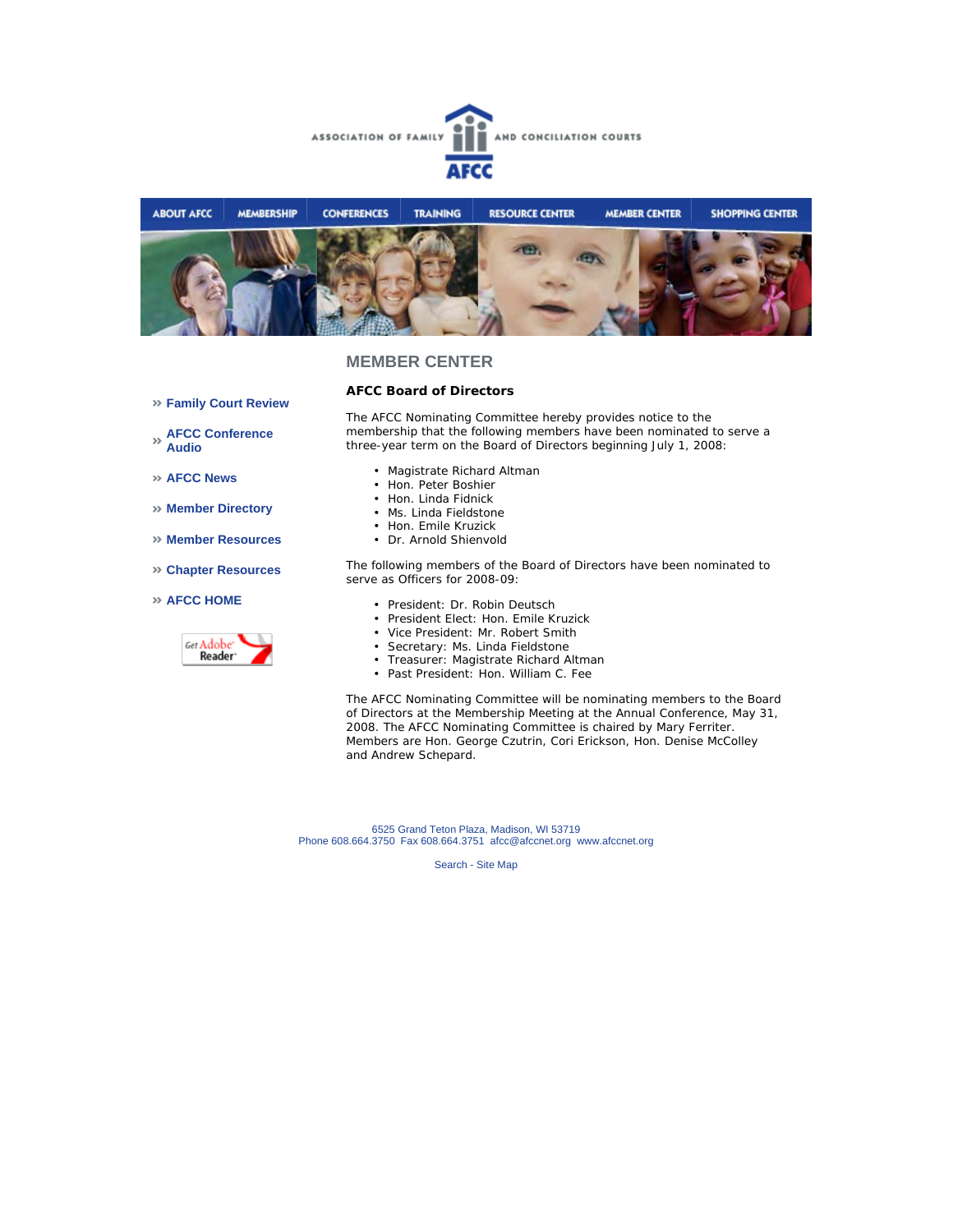



- **Family Court Review**
- **AFCC Conference Audio**
- **AFCC News**
- **Member Directory**
- **Member Resources**
- **Chapter Resources**
- **AFCC HOME**



**Drops from Down Under**  *by Hon. Graham Mullane, New South Wales, Australia*

This issue of *Drops from Down Under* features new research on shared parenting from the Institute of Family Studies. Additional topics include the Hague Convention, terrorism and children's legal aid, a new online mediation service and upcoming conferences in Australia and around the world.

#### **Shared Parenting**

In the courts, many family consultants, federal magistrates and judges are discovering parents in litigation have already put in place equal shared care or other shared care arrangements. Sometimes it is an informal arrangement and other times it is a written parenting plan or a consent order made in a state magistrate's court or in the Federal Magistrates Court or the Family Court of Australia.

The effect of many of these arrangements has been to subject infants or very young children to a pattern of separation from their primary care giver that may be seriously damaging to the child. Many of the parents' relationships are poor and they have no capacity to co-parent. For many children, the arrangement involves a high level of inconsistency and instability, and repeated exposure to parental conflict.

But, recent research of the Institute of Family Studies shows that shared care arrangements where children spend at least five days per fortnight (fourteen days) with each parent, are now more common (5% in 2005 and 9% now). However, this arrangement is most likely to fail. The arrangement most likely to endure is where children live primarily with one parent and spend less than four days per fortnight with the other. Some researchers are reporting that the aim of shared care is overriding considerations of children being protected from violence or exposure to violence to others.

A research paper by Hon. Professor Richard Chisholm and Dr. Jenn McIntosh about research into the effects of shared parenting orders since the changes reveals a very high incidence of conflict, and inability to coparent amongst parents who have shared care orders, with serious adverse consequences for the children including the incidence of anxiety requiring therapeutic attention. The authors will be presenting at the AFCC 45th Annual Conference, May 28-31, 2008 in Vancouver, British Columbia

### **Hague Convention**

In March, the High Court of Australia reversed a decision for a 12-year-old boy to be returned to New Zealand under the Hague Convention. The High Court's majority decision (3:2) overturned a majority decision (2:1) of the Full Court of the Family Court of Australia upholding the decision of the trial judge. The parties never married. The High Court held that the Central Authority had not proved that the father had ever lived with the mother and consequently had not established that under New Zealand Law the father was a guardian and had "rights of custody."

### **Terrorism and Children's Legal Aid**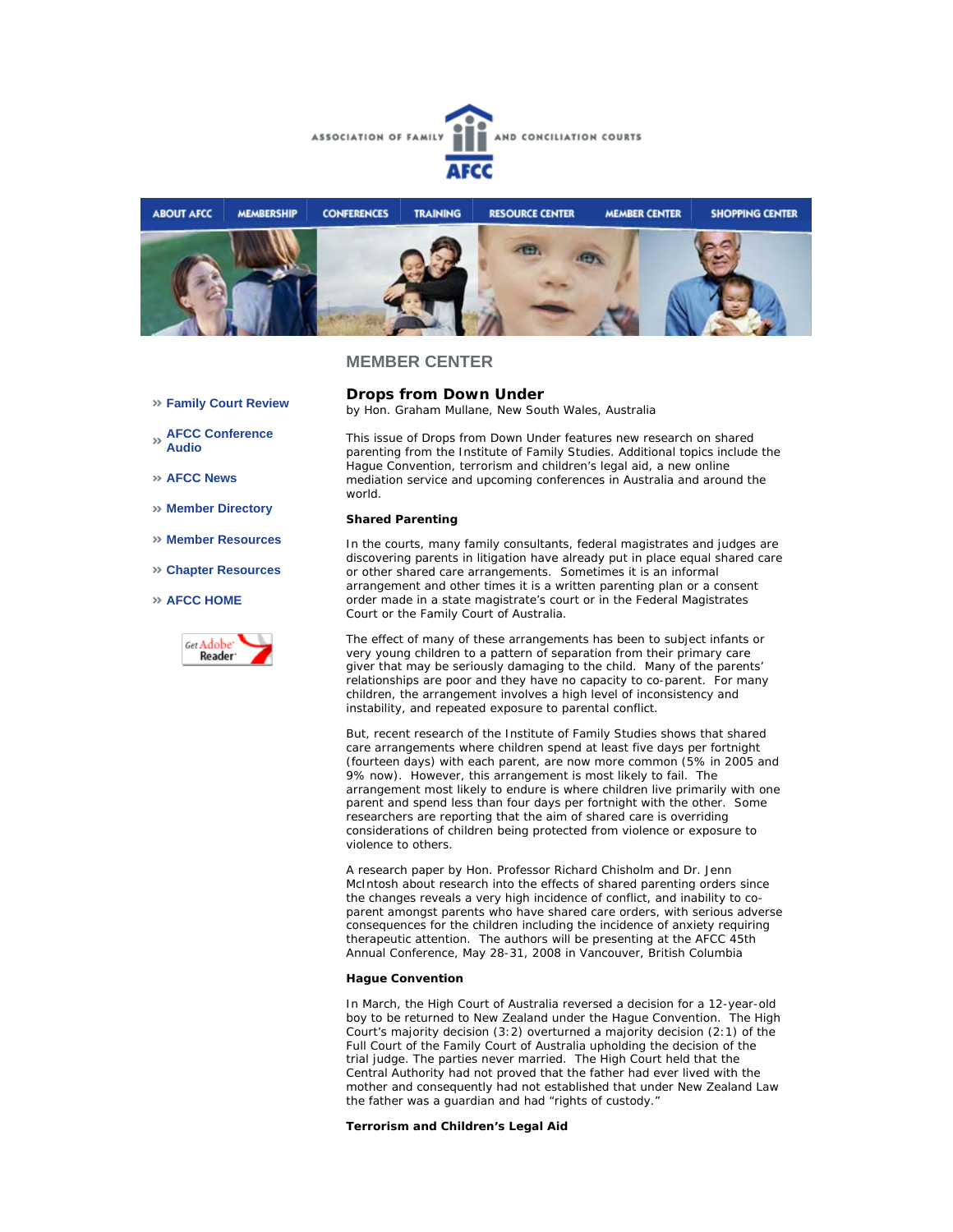There have been ructions in February/March after the Managing Director of Victorian Legal Aid claimed that the (federal) funding available for independent legal representation for children in Victoria would be dramatically reduced because of the substantial cost of defense of 12 people charged with terrorism offences. The expenditure of federal funding on the terrorism defense had reached \$6 million and was likely to total \$9 million. Subsequently there has been some reassurance that there will not be cuts to legal aid for children.

#### **New Online Mediation Web Site**

Resolution Online (www.resolutiononline.com.au/) is an online family resolution service operating since May 2007. The service was established by Katherine Graham, who manages the Resolution Centre, a business focusing on workplace and commercial resolution with offices in each capital city.

The new service involves message input from the parties involving a third party mediator with a background in law, psychology or social work. The mediator helps "moderate" the discussions and assists the parties to discuss all facets of their separation. It is a user pays system and ideal for parties who are in different states or countries. It targets medium-to-high income earners.

#### **Ritalin Debate**

Last year in sentencing a 20-year-old man, who had been using prescribed Ritalin since six years of age, a New South Wales District Court Judge heard evidence from a psychiatrist that the man had become addicted to methamphetamine because of his Ritalin use. The judge said he had serious concerns because of the "amazing tide" of cases coming before him involving people prescribed Ritalin as children who went on to commit violent crime.

An ADHD support group lodged a complaint to the NSW Judicial Commission about the Judge's comments and the Commission did not dismiss the complaint, but referred it to the Chief Judge of the District Court. I am not aware of what action the Chief Judge has taken, if any.

#### **Upcoming Conferences**

- The Family Law Section of the Law Council of Australia recommends the following conferences:
- Annual Conference of the Judges of the Family Court of Australia, April 3-5, 2008 in Adelaide, South Australia
- Conference of Federal Magistrates, April 3-5, 2008 in Adelaide, South Australia. •
- Australian Institute of Family Law Arbitrators and Mediators, April 5-6, 2008 in Adelaide, South Australia
- 13th Biennial National Family Law Conference: Family Law Section, Law Council of Australia, April 6-11, 2008 in Adelaide, South Australia
- AFCC 45th Annual Conference:Fitting the Forum to the Family Emerging Challenges for Family Courts, May 28-31, 2008 in Vancouver, Canada
- Law on the Lounge Part 7: Bali Family Law Conference, May 30-June 2, 2008 in Bali, Indonesia
- Australian Institute of Family Law Arbitrators and Mediators in conjunction with Bond University, July 31-August 3, 2008 in Gold Coast, Queensland
- 12th Annual Melbourne Family Law Intensive: Family Law Section, Law Council of Australia, August 23, 2008 in Melbourne, Victoria
- Australian Institute of Family Law Arbitrators and Mediators in conjunction with Bond University, August 28-31, 2008 Gold Coast, **Queensland**
- Australian Institute of Family Law arbitrators and Mediators in conjunction with Bond University, November 27-30, 2008 in Gold Coast, Queensland •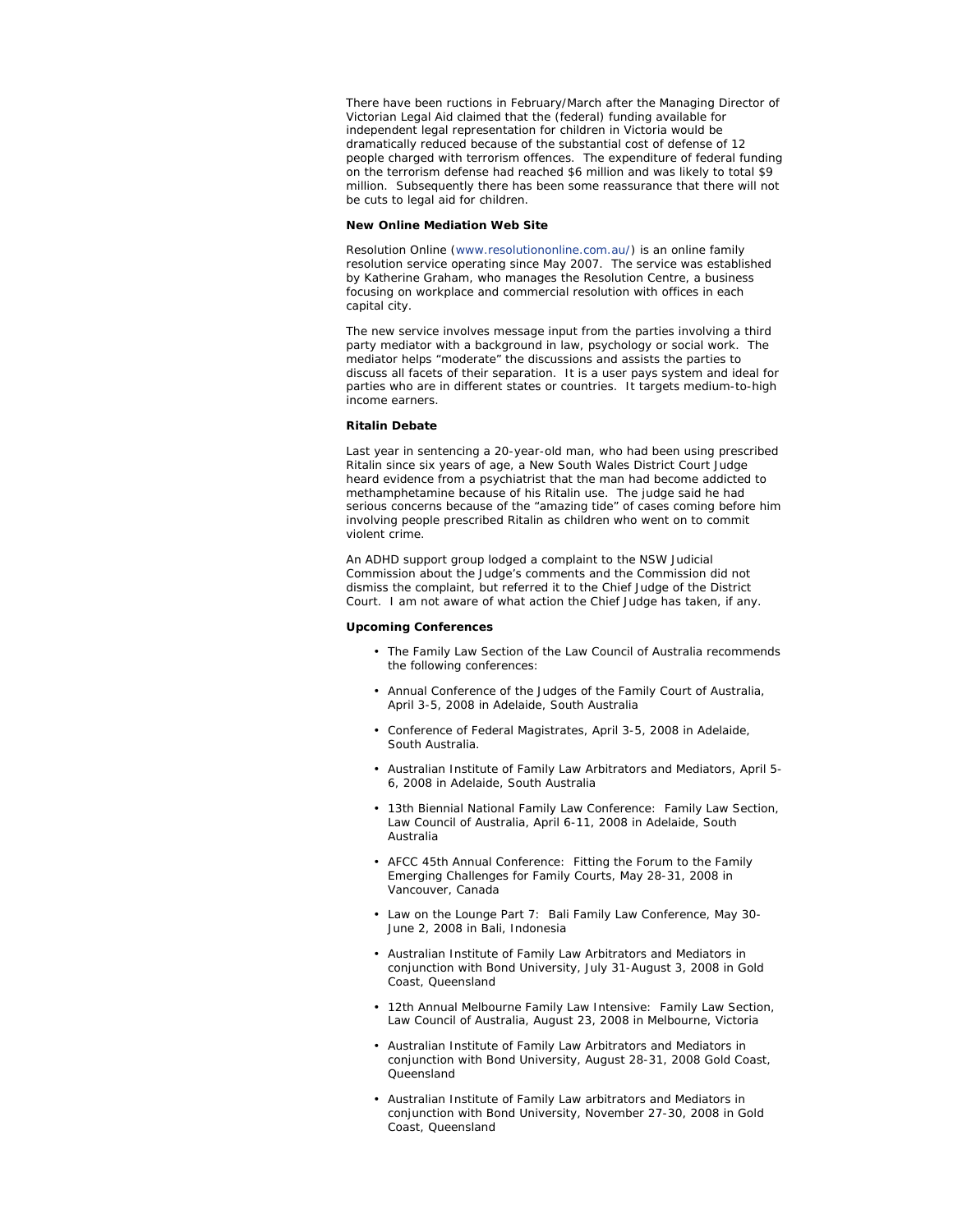5th World Congress on Family Law and Children's Rights, August 23 -26, 2009 in Halifax, Nova Scotia •

6525 Grand Teton Plaza, Madison, WI 53719 Phone 608.664.3750 Fax 608.664.3751 afcc@afccnet.org www.afccnet.org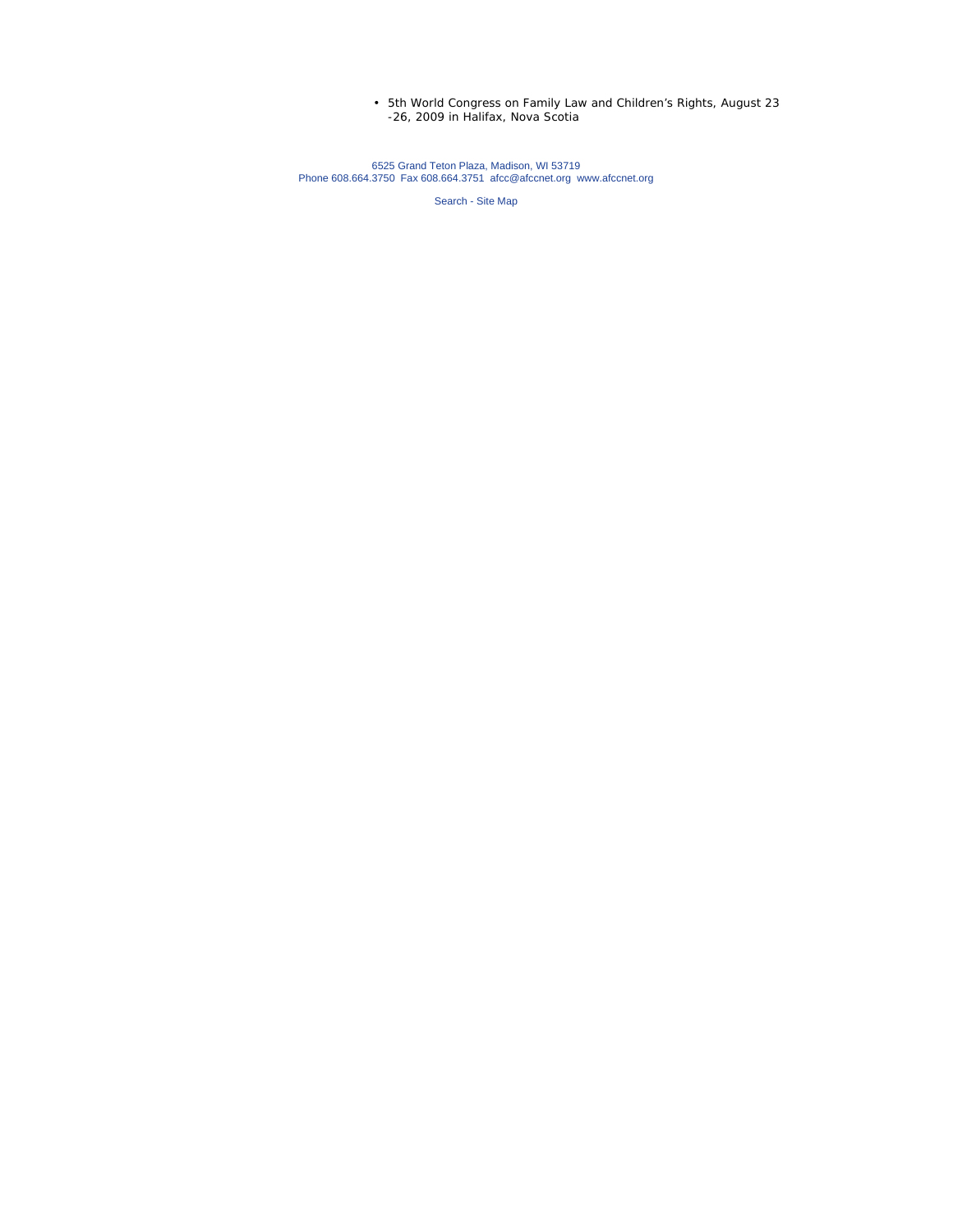



## **ASK THE EXPERTS**

*Kathleen Clark, Ph.D., Galion, Ohio Leslie Drozd, Ph.D., Newport Beach, California Jonathan Gould, Ph.D., Charlotte, North Carolina Kathryn Kuehnle, Ph.D., Indian Shores, Florida Mindy Mitnick, M.Ed., Edina, Minnesota Phil Stahl, Ph.D., Queen Creek, Arizona*

#### **Top Ten Tips for Interviewing Children for Custody Evaluations**

#### **1. Differences**

Understand the differences between clinical/therapeutic and forensic interviews. Clinicians without specific forensic training should not engage in forensic interviews. If an issue arises during the interview that requires training more specialized than basic forensic interviewing, report it to the proper agency or refer it to an expert in an appropriate area.

### **2. Sound Forensic Interviews**

Establish rapport, explain the interview purpose and discuss interview "ground rules." Explain the limits of confidentiality and how the information obtained will be used in a way the child will understand. The interviewer should explain to the child that it is acceptable to tell the interviewer they don't know the answer to a question or don't understand it. Furthermore, they should correct the interviewer if s/he is mistaken. The interviewer should provide children with practice responding to open ended prompts when describing their experiences.

#### **3. Understand Child Development**

In conducting forensic assessments of children, it is critical that the interviewer determines any factors that may impinge upon the child's ability to comprehend, recall accurately and report past events. To understand this, the interviewer should be trained in child development including memory, suggestibility, language and communication.

#### **4. Truth or Lie**

The interviewer should let the child know that they will not be able to help her/him answer questions and that it is important to tell the truth. Ask questions early in the interview that will determine if the child knows the difference between the truth and a lie.

#### **5. Open-Ended Questions**

Research has shown that open-ended questions produce better results than specific "risky" questions. Examples of open-ended questions include: tell me, what, where, when, how. Examples of risky questions to avoid, if possible, include: why, did, was, can you tell, or.

### **6. Follow-up**

Follow up with questions such as "tell me more" and "what happened next." Avoid yes/no and forced choice questions unless necessary.

### **7. Ask One Question at a Time**

Wait until the child is finished responding before asking the next question or commenting on what the child has said. Avoid repeating the question, as this may make the child feel that her/his first answer was wrong.

- **Family Court Review**
- **AFCC Conference Audio**
- **AFCC News**
- **Member Directory**
- **Member Resources**
- **Chapter Resources**

### **AFCC HOME**